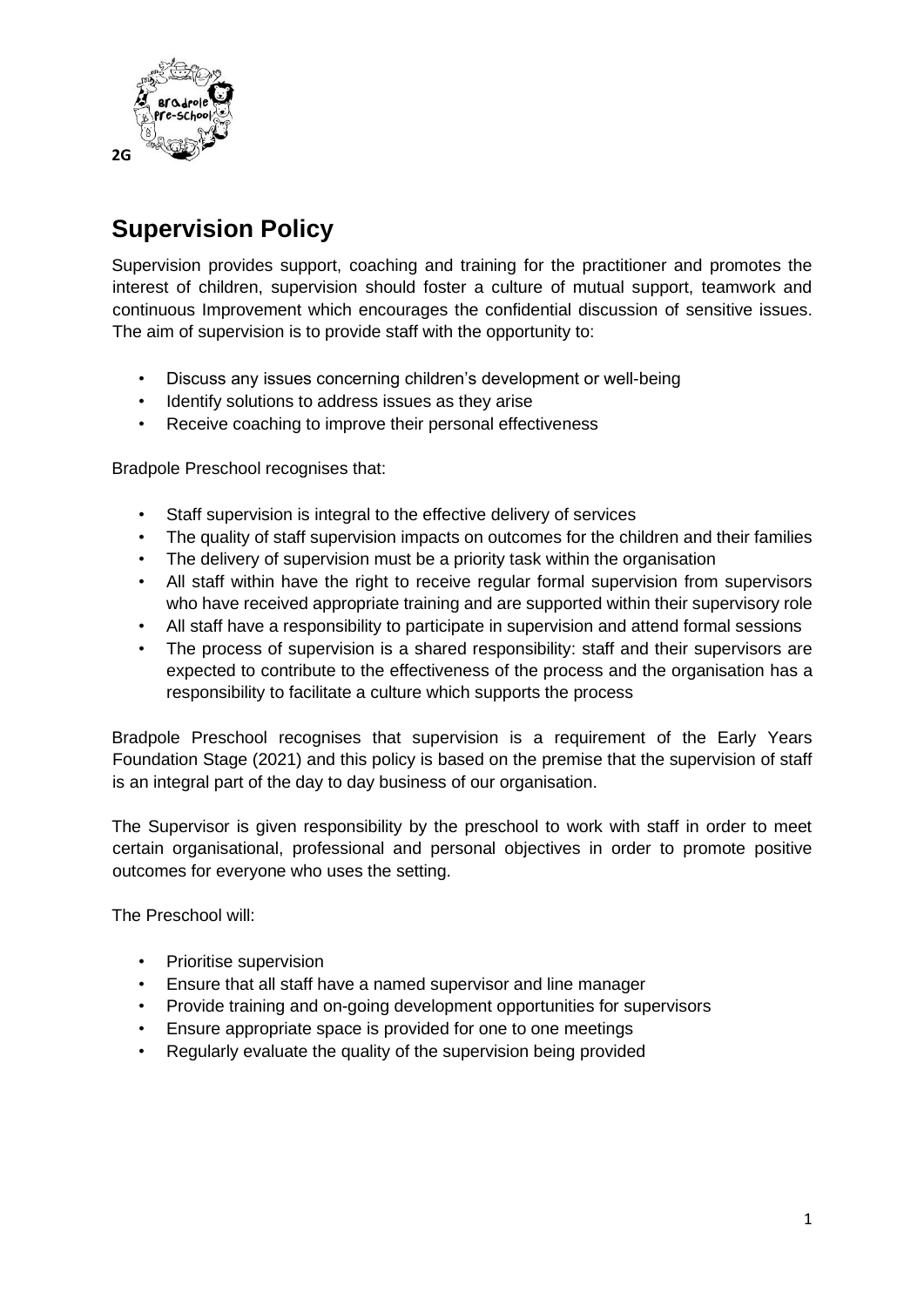

The Supervisor will:

- Ensure the delivery of one to one supervision sessions every term
- Ensure the supervision is recorded in the children's records and staff records
- Ensure the prime focus of supervision is the quality of service the preschool provides for all the children and families
- Use the supervision to develop a relationship with the supervisee so they can be supported in their work and reflect on their practice
- Ensure the supervisee is clear about how to raise any concerns about the quality of supervision being received
- Use the supervision to enable the supervisee to learn from good practice and give constructive feedback to promote professional development
- Address any performance concerns as they arise and work positively with supervisee to improve practice
- Take responsibility for their own personal development as a supervisor and use their own supervision to reflect on their supervisory practice

The Supervisee will:

- Be responsible for attending one to one supervision sessions as set out in their supervision agreement
- Prepare for supervision and take part in process
- Raise any concerns that they have about the quality of the supervisory relationship with the supervisor or, if this is not possible, the third party named in their agreement

## **Method of delivery**

A relationship between a supervisor and supervisee is fundamental to the supervisory process and supervision may take place in a variety of settings and circumstances.

- **One to one Supervision** is at the heart of the process and all staff should receive termly formal one to one supervision
- **Ad Hoc Supervision** is the informal process that takes place between a supervisor and supervisee as the need arises and is available to all staff but is not a substitute for formal one to one supervision. The value of ad hoc supervision is that it is an important way of supporting staff, improving performance, keeping pace with change and ensuring that organisational requirements are met. It should be recorded in line with these procedures. This can take place at any time where the need arises

Supervision will take place once every term in the preschool staff room for 30 minutes and is reviewed annually every November.